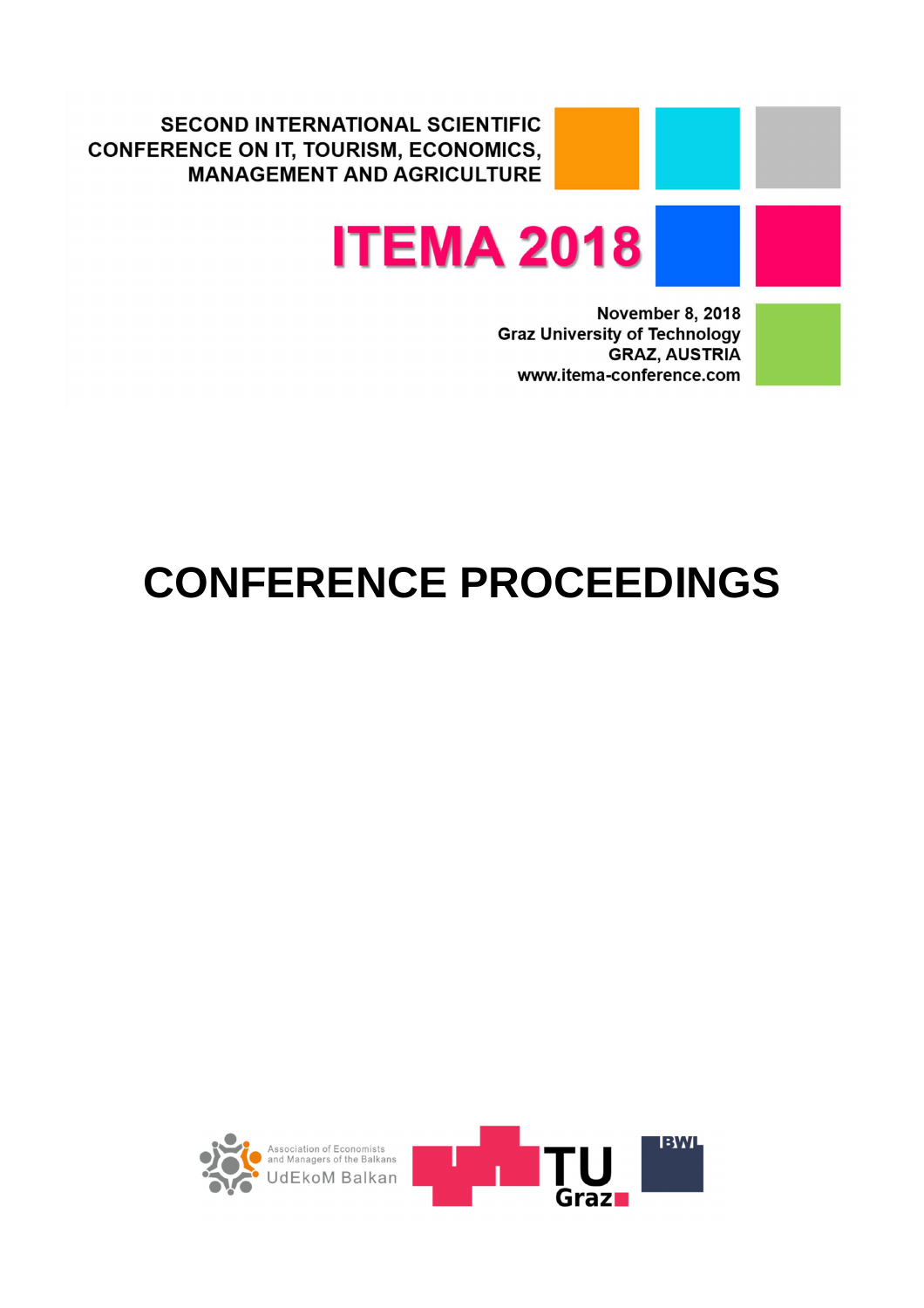## **FINANCE AND ENERGY. ANALYSIS OF THEIR RELATIONSHIP AND FUTURE DEVELOPMENT TRENDS**

**Francesco Zappia<sup>194</sup> Le Chen<sup>195</sup> Pietro Pavone<sup>196</sup> Roberta Pisani<sup>197</sup>**

https://doi.org/10.31410/itema.2018.495

**Abstract**: *Through an overview of recent developments in finance and in the energy sector, this work represents an analysis of the relationship of their development trends. This study is carried out through an interdisciplinary approach and we decided to prefer the observational research method in order to expand the people's perceptual knowledge in inspiring their thoughts and discovering new ways of development for finance and energy. From the original physical currency to banknotes then to electronic payment methods with the development of the internet economy, internet financial digital currency is becoming a new concept. Bitcoin was born in 2008 and since 2012 the Bitcoin's raised monetary value has allowed people to remember two major financial crises recently. It's still a fiat money (without intrinsic value) which is only as good as the Organization that issues it. Included but not limited to whether the entity is defaulting, the currency will become worthless. Because Bitcoin is not issued by any central bank, but by the information service provider which exists outside the monetary system, there is no centralized management of the country, and there is a great risk of losing control. Finance is not entirely a virtual economy. So ultimately, currency development trends must return to intrinsic value. For the foregoing, there is the possibility for the energy currency, not only for its uniform measurement but also for its good stability characteristics. As an energy currency, it is not necessary to print, not to apply the exchange rate, no corresponding pollution, and even better it will help to alleviate the environmental problem in the current phase and in a practical and effective way to face the challenges of global environmental degradation. The international unit of energy is joule and we can consider it as the unit of energy money because of energy and its intrinsic value. As stated by Brett Scott, there are good reasons to consider energy as a potential currency. If the future integrates energy into the financial system and becomes a means of payment, it will not only eliminate the risk of currency depreciation through a global unified measurement unit, unimpeded flow and easily exchange as a general equivalent, but also optimize energy saving and use to achieve the protection of environment and to realize the original nature of human return to nature. The emphasis is given to the possibility of integration of the financial sector with the energy one, a theme that can be framed between economics and science/technology or their combination. The aim of this research is to develop a parametric numerical model able to foresee the possibility of combining finance and energy, allowing for both a sustainable development. This will be realized by reviewing all different approaches to the subject and all the solutions created. This will allow us to analyze the pros and cons of all the existing cryptocurrencies related to energy sector. The last step of this analysis consists in identifying the main characteristics that this cryptocurrency must have in order to achieve the desired results.* 

 $\overline{a}$ 

<sup>194</sup> E-Campus University (Novedrate, Italy), StratEgo TLC - Research Division (Milan, Italy)

<sup>&</sup>lt;sup>195</sup> E-Campus University (Novedrate, Italy), StratEgo TLC - Research Division (Milan, Italy)

<sup>196</sup> E-Campus University (Novedrate, Italy)

<sup>197</sup> StratEgo TLC - Research Division (Milan, Italy)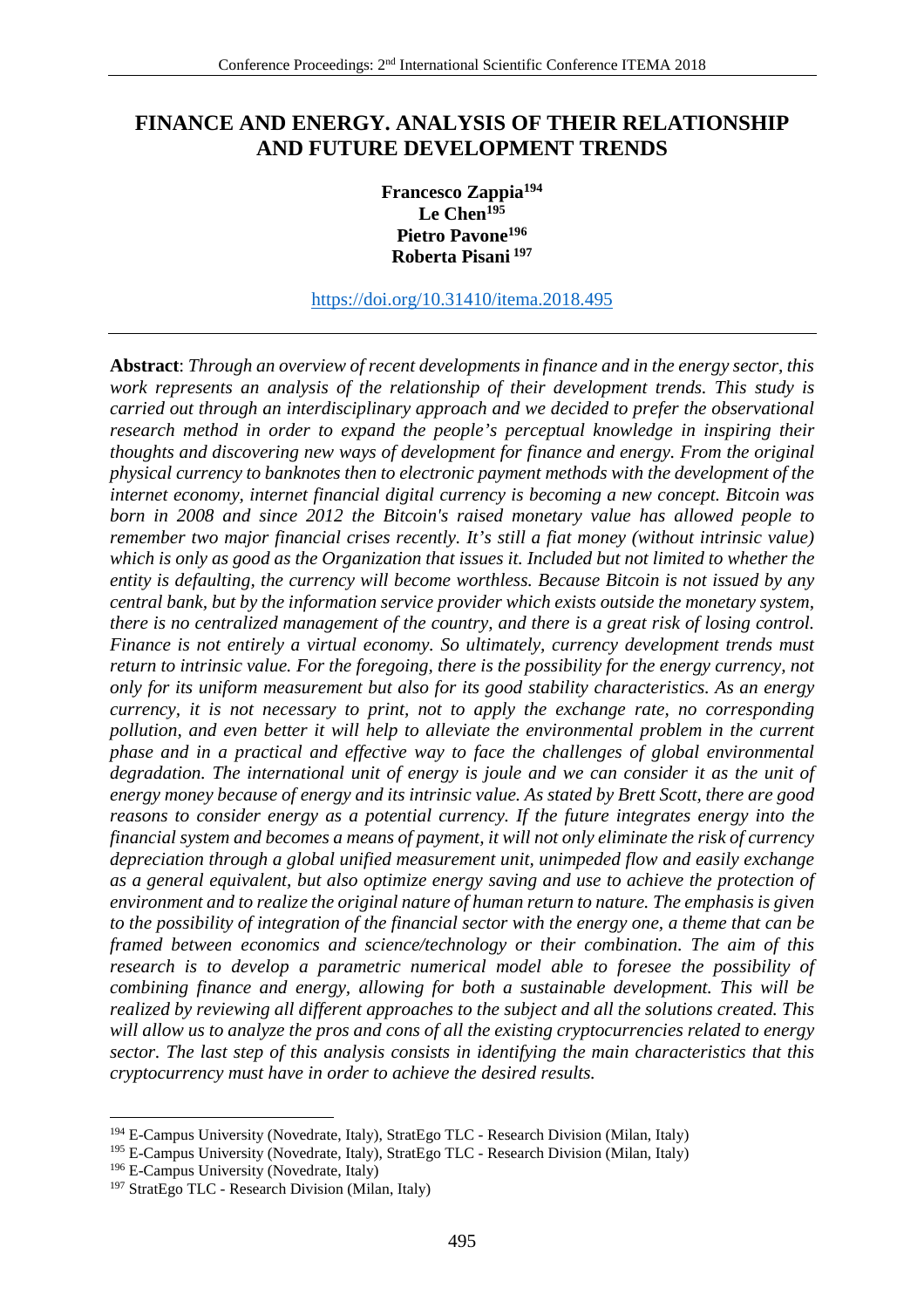**Keywords:** *Cryptocurrency, development, integration, finance, energy, innovation.* 

## **1. INTRODUCTION**

ith the development of the internet economy, digital finance and cryptocurrecies are becoming new concepts. Their development is recording at a rate far beyond our expectations. W

We can also feel that the internet technology is a revolution and it can be defined as a disruptive technology, subverting many traditional industries. How many physical stores have been subverted by Amazon and Taobao, and the people are already familiar with digital currency, which can drive economic development to a certain extent.

About digital currency, you have to mention Bitcoin. It's as a concept, was born in 2008 by a mysterious expert named "Zhong Ben Cong", at the same time as the US subprime mortgage crisis and even the global financial crisis.

At that time, Bitcoin was not worth the money, but because there were always players trading, some people began to publicize the hype, which gradually increased from 2009 to 2012, especially in 2012, showing explosive growth. This has made many players who were not Bitcoin come in and use this as a financial investment.



Figure 1: Bitcoin Price History Chart. Source: CoinMarketCap.

The coin value of Bitcoin soared, allowing some people to see business opportunities, build or expand trading platforms, trying to attract more people to join and earn transaction fees. It is precisely because when more and more players have joined, the value of Bitcoin has begun to rise.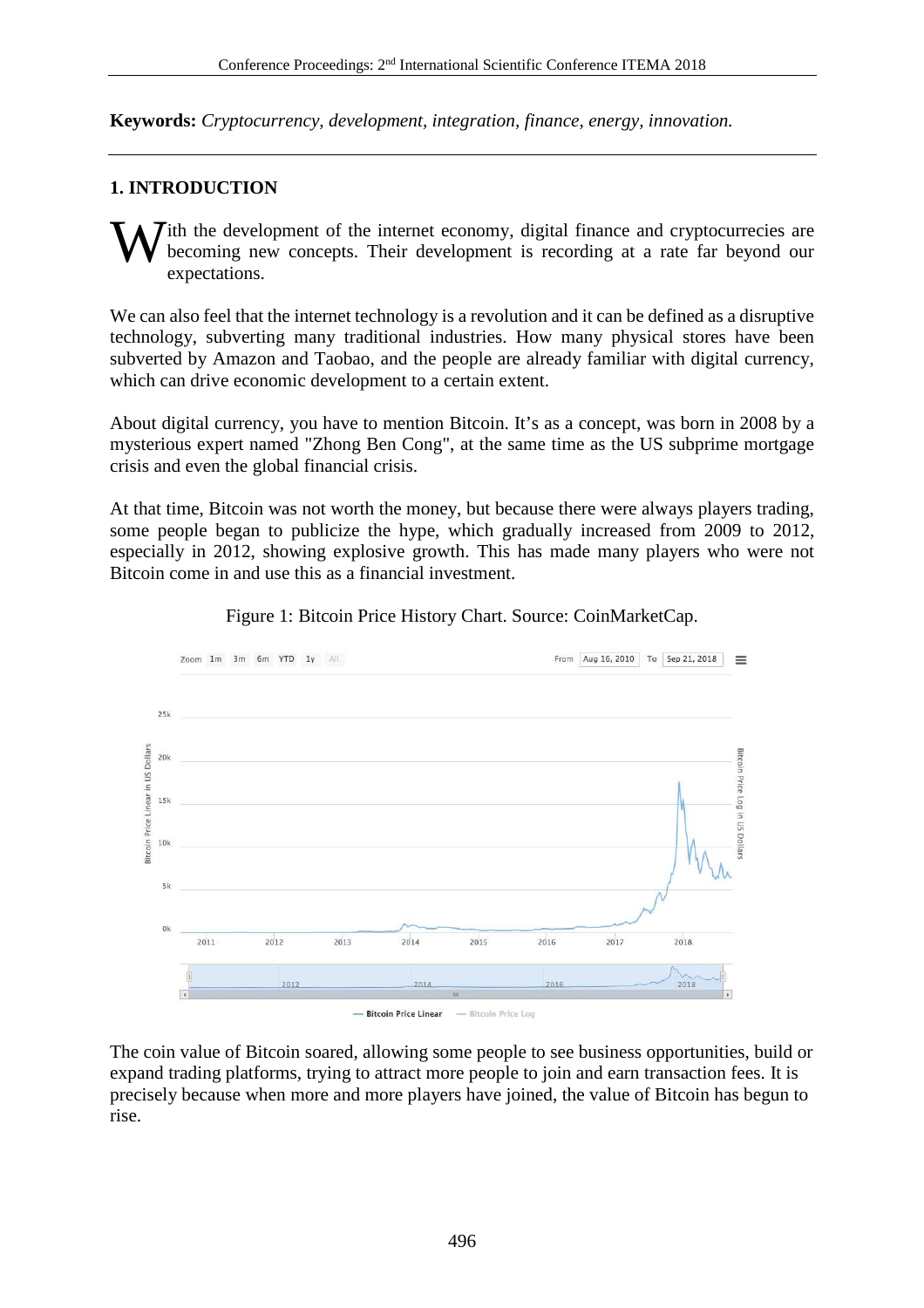| N.             | <b>Stage and evolution</b><br>of Money | Origin time           | Physical currency form                                                         | <b>Character</b>                                                                     |                                                                                          |
|----------------|----------------------------------------|-----------------------|--------------------------------------------------------------------------------|--------------------------------------------------------------------------------------|------------------------------------------------------------------------------------------|
|                |                                        |                       |                                                                                | <b>Vantage</b>                                                                       | <b>Disadvantage</b>                                                                      |
|                | Non-Monetary exchange                  | c.2350 BCE            |                                                                                | Freedom for exchange; environmental protection                                       | Different sizes, difficult to compare;<br>no equivalent in exchange                      |
| $\overline{c}$ | Commodity Money                        | Bronze Age            | Furs; skins; salt; rice; wheat; utensils; ceramic;<br>livestock; weapons, etc. | Has intrinsic value; environmental protection;<br>perishable; not easy to store      | Heavy; difficult to carry                                                                |
| 3 <sup>1</sup> | Metallic Money                         | $1000$ BCE $-$ 400 CE | Gold; silver; copper, etc.                                                     | Has intrinsic value; easily handled, ascertained                                     | Inconvenient; dangerous to carry; pollution;<br>uneven texture; difficult to segment     |
|                | Paper Money                            | $400 - 1450$          | Banknotes                                                                      | Doesn't has intrinsic value; issued, regulated<br>and controlled by the central bank | Doesn't has intrinsic value; pollution;<br>has time limit and geographical restrictions  |
|                | 5 Credit & Electronic Money            | 1450-2008             | Cheques; credit cards and debit cards                                          | Convenient, smart                                                                    | Doesn't has intrinsic value; pollution                                                   |
| 6              | Digital Money                          | After 2008            | Bitcoin; ripple; stellar; litecoin; ETH, etc.                                  | Uses cryptography to seek to ensure trust and fungibility                            | Doesn't has intrinsic value; pollution;<br>Instability supported by technology platforms |
|                | <b>Energy Money</b>                    | Near future           | Solarcoin                                                                      | Has intrinsic value; convenient; environmental protection                            | Doesn't need to carry                                                                    |

Table 1: Stages of Evolution of Money. Source: personal elaboration.

From the process of currency development and its characteristics, as every currency has an important role in each period of economic development, it is important to remember that fiat money is only as good as the Organization that issues it because of the inexistence of an intrinsic value. As a matter of fact, if the entity defaults, the currency will become worthless.

The depreciation of the inflationary currency has led many people to start not to believe in the traditional financial system.

As a matter of fact, we think there is a problem with the financial system, and this problem will cause the depreciation of the money in your hands.

Moreover, in international transactions, the high exchange fee makes transactions of the virtual currency faster. In the past, it was realized in order to avoid the depreciation of the banknotes in the hands.

Virtual currency, after all, it is still money. For this reason, there is the problem of depreciation when a country has too much debt; or because of the responsibilities of the central bank's monetary valuation; or because of the economic growth and central bank policies; or when speculators quickly lose confidence in a country's economic or monetary policy and generate a currency crisis; or the special case of the dollar as a reserve currency, etc.

Energy refers to various resources that can be directly obtained or obtained through processing and conversion. There are many categories including primary energy and electricity such as coal, crude oil, natural gas, coaled methane, hydro, nuclear, wind, solar, geothermal, and biomass; secondary energy sources such as heat and refined oil, as well as other new and renewable energy sources. Bioenergy (also known as biomass) uses organic matter (such as plants) as a fuel to generate energy through technologies such as gas collection, gasification (solidification of gases), combustion and digestion (wet waste only). Biomass energy is also a valuable renewable energy source, as long as it is properly implemented, but it depends on how biomass fuel is produced.

Hydrogen, wind, solar, ocean energy, biomass energy and nuclear fusion energy, the way of new energy, is just a part of the multi-step advancement of energy utilization. Neglected, the engine with great potential or the principle of work and the innovation of ideas are the first direction of energy development in the future.

The conversion of energy includes kinetic energy, potential energy, thermal energy, and light energy, etc.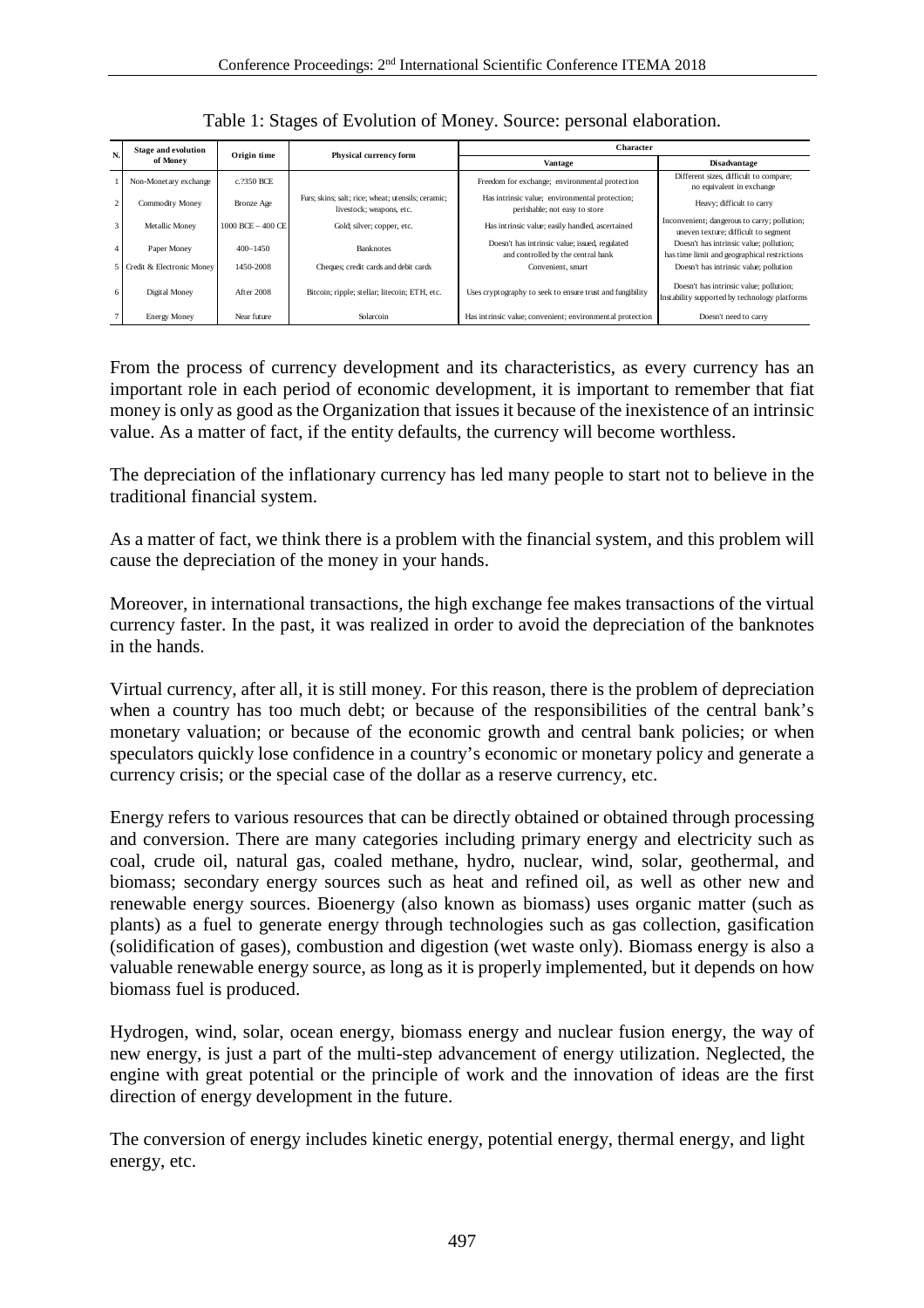

Figure 2: Top 3 Producing Countries by Resource Worldwide.

Table 2: Some forms of energy (that an object or system can have as a measurable property).

| N.             | Type of energy<br>(from) | <b>Transformation</b><br>(to) | <b>Description</b>                                                                                               |
|----------------|--------------------------|-------------------------------|------------------------------------------------------------------------------------------------------------------|
| 1              | Mechanical               | 14                            | the sum of macroscopic translational and rotational kinetic and potential energies                               |
| $\overline{c}$ | Eletric                  | 3                             | potential energy due to or stored in electric fields                                                             |
| 3              | Magnetic                 | 2                             | potential energy due to or stored in magnetic fields                                                             |
| 4              | Gravitational            | 2, 14, 15                     | potential energy due to or stored in gravitational fields                                                        |
| $\overline{5}$ | Chemical                 | $\overline{c}$                | potential energy due to chemical bonds                                                                           |
| 6              | <b>Ionization</b>        | $\overline{c}$                | potential energy that binds an electron to its atom or molecule                                                  |
| 7              | Nuclear                  | 3, 15                         | potential energy that binds nucleons to form the atomic nucleus (and nuclear<br>reactions)                       |
| 8              | Chormodynamic            | 14                            | potential energy that binds quarks to form hadrons                                                               |
| 9              | Elastic                  | 14                            | potential energy due to the deformation of a material (or its container) exhibiting a<br>restorative force       |
| 10             | Mechanical<br>wave       | 14                            | kinetic and potential energy in an elastic material due to a propagated deformational<br>wave                    |
| 11             | Sound wave               | 14                            | kinetic and potential energy in a fluid due to a sound propagated wave (a particular<br>form of mechanical wave) |
| 12             | Radiant                  | 2, 14                         | potential energy stored in the fields of propagated by electromagnetic radiation,<br>including light             |
| 13             | Rest                     | 15                            | potential energy due to an object's rest mass                                                                    |
| 14             | Kinetic                  | 5                             | the energy that it possesses due to its motion                                                                   |
| 15             | Thermal                  | $\overline{c}$                | kinetic energy of the microscopic motion of particles, a form of disordered<br>equivalent of mechanical energy   |

Source: personal elaboration.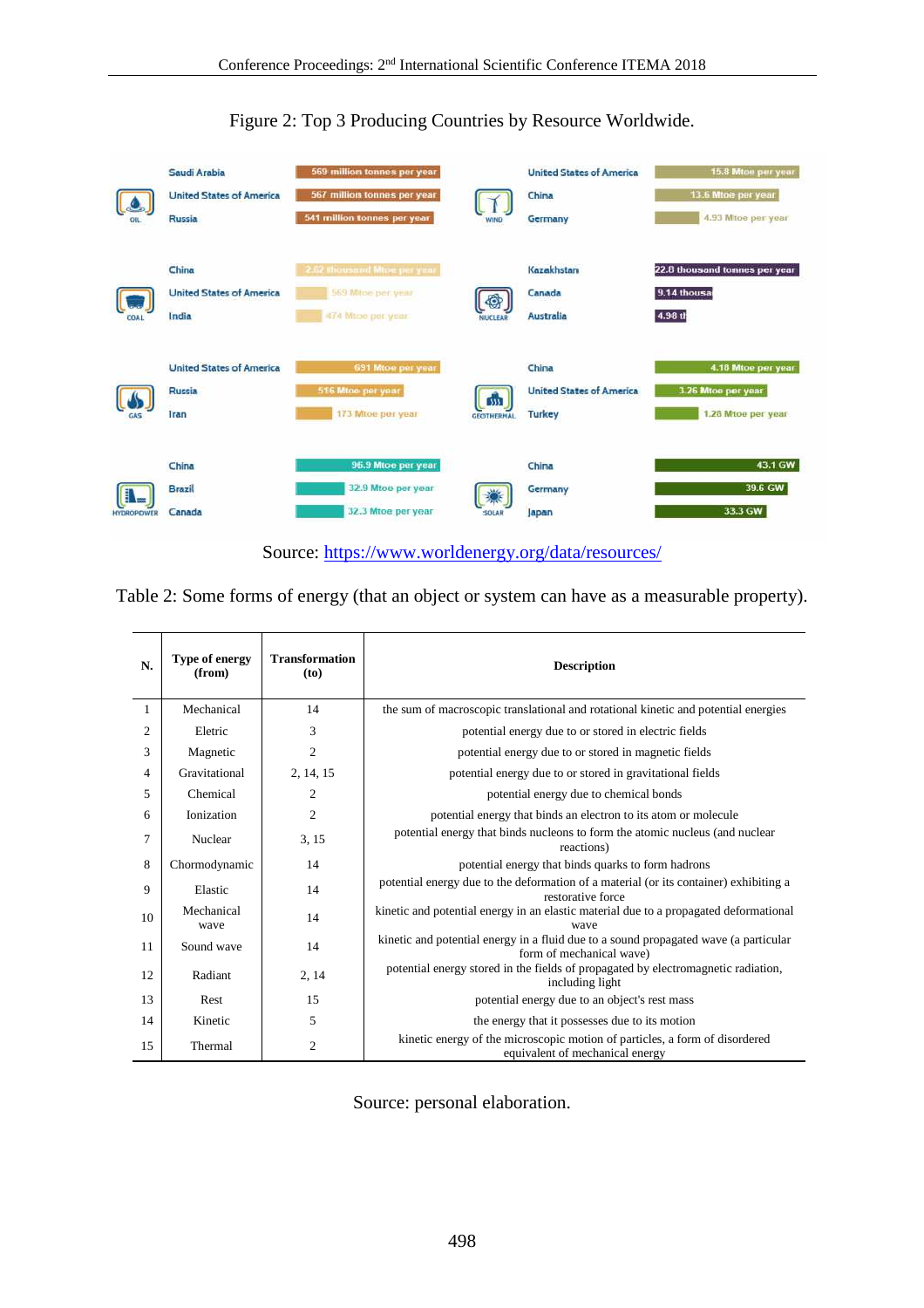Why we say there is the possibility for the energy currency to become the development target of the future currency. Not only because its uniform measurement but also because its good stability characteristics.

As we all know is that Bitcoin, as one of the most important electronic currencies, is not issued by the central bank, but issued by the information service provider. The issuer exists outside the monetary system, which is not conducive to centralized management of the country, and there is a risk of losing control. Finance is not entirely a virtual economy.

This trend has also been asserted by one of relevant scholars, Brett Scott.

*"There are good reasons to consider energy as a potential currency, explains Brett Scott, who calls himself Alternate Finance Explorer and author of the book "The Heretic's Guide to Global Finance: Hacking the Future of Money:" Ideally a currency should be anchored to something people always need, so energy-based currencies are interesting because certificates are a necessary asset everywhere. " …"However radical a hypothesis may appear, energy-based currencies are not completely new and unprecedented. Launched in 2014, SolarCoin (SS) is one of the first examples, and is now adopted in around 21 countries. It provides what is described as a social protocol that supports the exchange of value, where SS1 represents 1 MWh of solar energy production. SolarCoin currently claims to be the world's largest locallybased solar-based remuneration program, valued at over \$12 billion"… "We are entering an era in which energy is power, literally; a world in which energy is the new currency"* 

From the current stage, the energy industry is a capital-intensive industry, and financial support plays a vital role in its development. In the process of interactive development of energy finance, the development of the energy industry has promoted innovation and cooperation in the financial industry, as well as the demand for diversified financial services.

The special needs of energy development strategies for financial services have made energy finance face many issues such as support for energy industry development, financial service methods, financial products and even the entire financial market for energy industry innovation.

Both the financial system and the energy industry need innovation, and the combination of the two achieves this goal. If the future integrates energy into the financial system and becomes a means of payment, it will not only eliminate the risk of currency depreciation via global unified measurement unit, unimpeded flow and easily exchange as a general equivalent, but also optimize energy saving and utilization to achieve environmental protection, ultimately to realize the original nature of human return to nature.

# **2. LETTERATURE REVIEW**

Before the introduction of the Bitcoin system (BTC), there had already been several attempts to create a secure digital currency and, at the same time, to allow the protection of anonymity of users and to be able to operate without a central authority.

Already in 1998, Wei Dai had conceived "b-money", a virtual currency that had already foreseen a payment system linked to a virtual ledger comparable to the blockchain of the BTC system, but less complex and, therefore, less secure in confirming the transactions.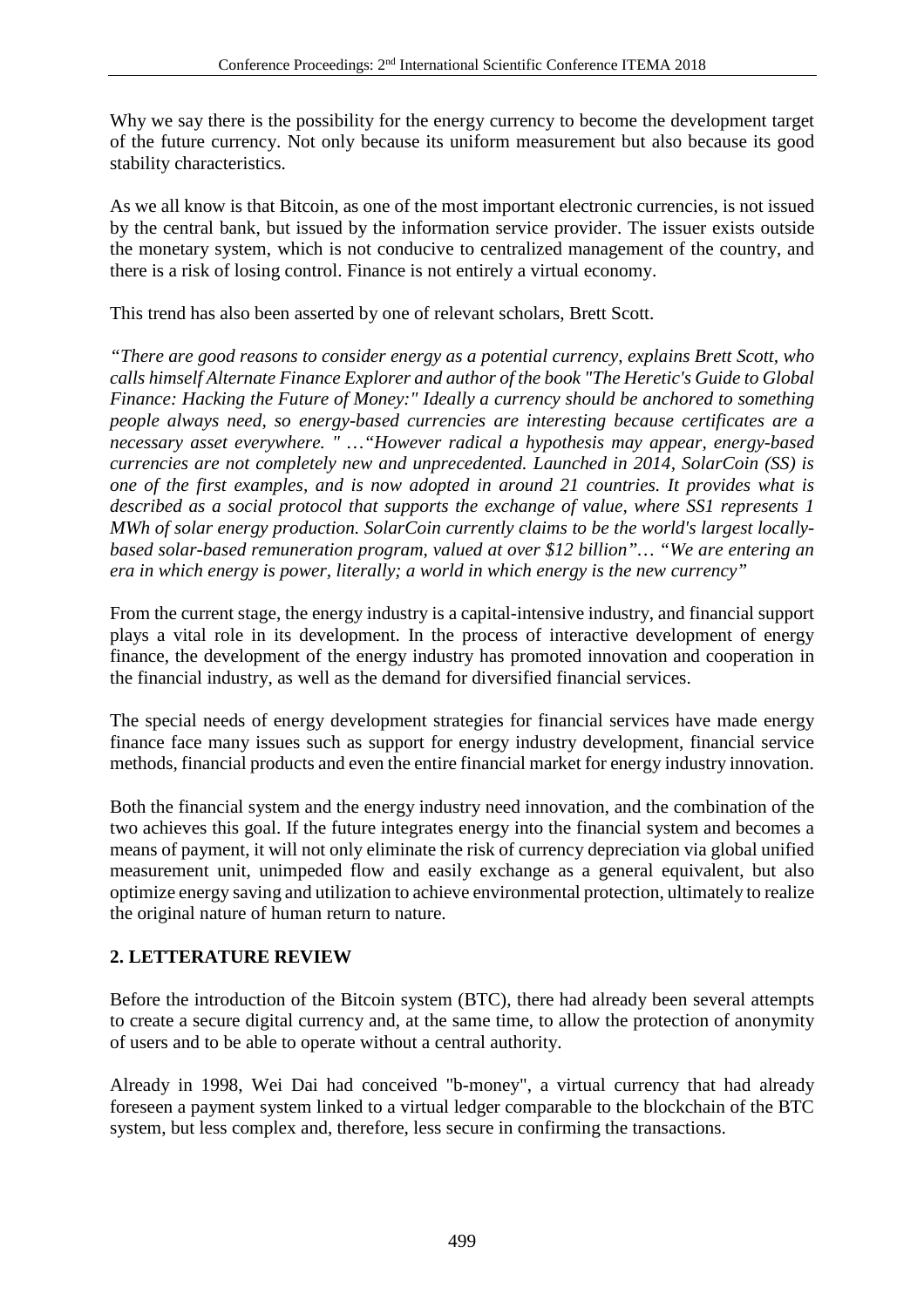In 2005, Nick Szabo presented "bit-gold", from a technical point of view very similar to bitcoins, but with serious fundamental economic defects: there had not been a precise amount of virtual money to distribute and, above all, the speed at which to distribute it; anyone who had procured a powerful enough computer could have produced an almost unlimited quantity, thus eliminating its value.

Undoubtedly, Bitcoin is partly based on the fundamental characteristics of these predecessors, but has been able to stand out for greater efficiency in combining the structural elements of the whole system through the link between blockchain and mining, as will be illustrated below.

Even the hundreds of cryptocurrencies were born after the success of Bitcoin in recent years, they have never detached too much from the fundamental aspects of the BTC system.

As a matter of fact, although the concept of electronic currency dates back to the late 1980s, Bitcoin, launched in 2009 by pseudonymous (and still unidentified) developer Satoshi Nakamoto, it is the first successful decentralized cryptocurrency.

To sum up, a cryptocurrency is a virtual coinage system that functions much like a standard currency, enabling users to provide virtual payment for goods and services without a central trusted authority.

In order for an asset to be used as a currency in commercial transactions, it must possess the following fundamental requirements attached to money:

- 1. Be a valid unit of account;
- 2. Guarantee a reserve of value;
- 3. Being an efficient means of exchange.

Undoubtedly, Bitcoin represented a real revolution with respect to the forms of money adopted in the course of history.

As a unit of account, bitcoins have characteristics superior to the money currently used. Generally, currencies having legal tender are divided into cents, according to a decimal system, while the cryptocurrency can be divided into satoshi, each of which corresponds to  $0.00000001$ bitcoins, ensuring unparalleled accuracy, regardless of the type of currency in which or from which it is converted: a considerable advantage offered by the dematerialization of money.

In this way, even if the value of bitcoins were to increase enormously in the future, microtransactions and micropayments in any currency will still be technically possible in the coming years.

Cryptocurrencies are based on the transmission of digital information, using cryptographic methods to guarantee unique and legitimate transactions.

Bitcoin has taken the digital money market a step further by decentralizing the currency and freeing it from hierarchical structures of power. Instead, individuals and businesses electronically process coins on a peer-to-peer network.

It caught wide attention in early 2011 and several altcoins appeared - a generic name for all other post-Bitcoin cryptocurrencies.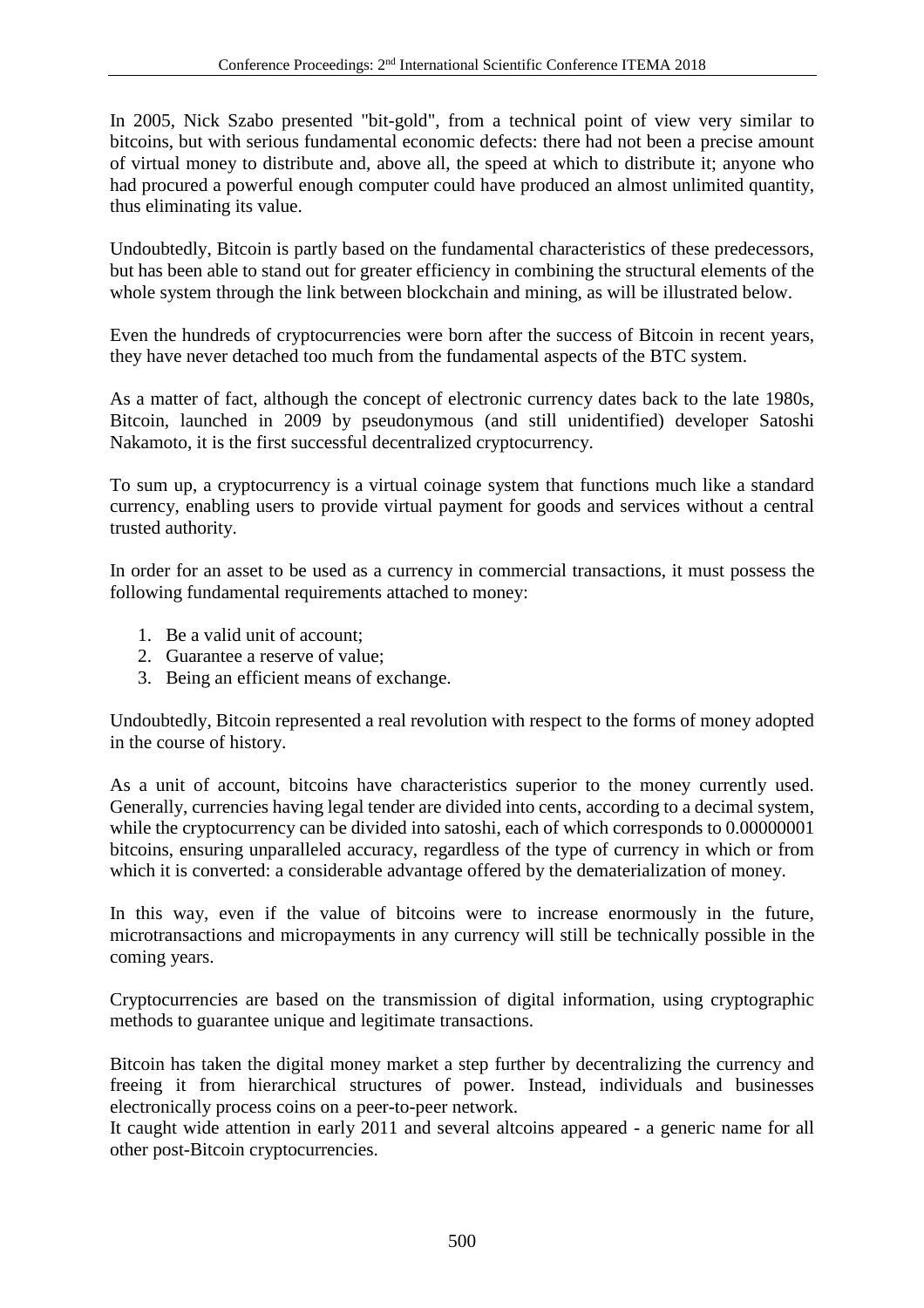Litecoin was released in the autumn of 2011, obtaining a modest success and enjoying the highest cryptocurrency market cap after Bitcoin until it was exceeded by Ripple on October 4, 2014. Litecoin changed the Bitcoin protocol, increasing the speed of transactions with the idea that it would be more suitable for daily transactions.

Ripple, launched in 2013, introduced a completely unique model compared to that used by Bitcoin and currently maintains the second highest market capitalization of about \$255 million.

Another noteworthy coin in the evolutionary chain of cryptocurrency, Peercoin, employs revolutionary technological development to secure and sustain its currency.

Peercoin combines the PoW technology used by Bitcoin and Litecoin along with its proof-ofstake (PoS) mechanism to use a hybrid network security mechanism.

More recently, NuShares / NuBits emerged, introduced in August 2014, which are based on a double currency model almost entirely separated from the single currency model used by previous crypto-currencies.

At the time this paper was written, the cryptocurrency industry consisted of over 2080 coins with different user bases and trade volumes.

Due to the high volatility, the market capitalization of the cryptocurrency sector changes drastically, but at the time of writing this paper has just finished \$181,142 billion, with Bitcoin accounting for about 53% of market capitalization.

The cryptocurrency market has evolved in an irregular way and at an unprecedented speed during its short duration. Since the release of the pioneering anarchist cryptocurrency, Bitcoin, to the public in January 2009, over 2080 cryptocurrencies have been developed, most with only a minimum of success.

Research on industry is still scarce. Most of it is individually focused on Bitcoin rather than on a more diversified spread of cryptocurrencies and is constantly outperformed by developments in the fluid industry, including new currencies, technological progress and increased government regulation of markets.

Although the fluidity of the industry, of course, is a challenge to research, a thorough evaluation of the cryptocurrency industry is required.

Following the success of Bitcoin, hundreds of alternative cryptocurrencies have been created, many of which have tried to solve the technical problems of bitcoins (above all the very high generation costs) proposing structural changes, while many others are in fact simple copies of bitcoin and the original blockchain system.

The proliferation of these new currencies is due in most cases to the hope of easy profits, if the price of the new currency should increase dramatically as it has occurred with the Bitcoins, especially considering that this kind of activity does not require nor relevant initial investments or even special protocols and regulations to follow.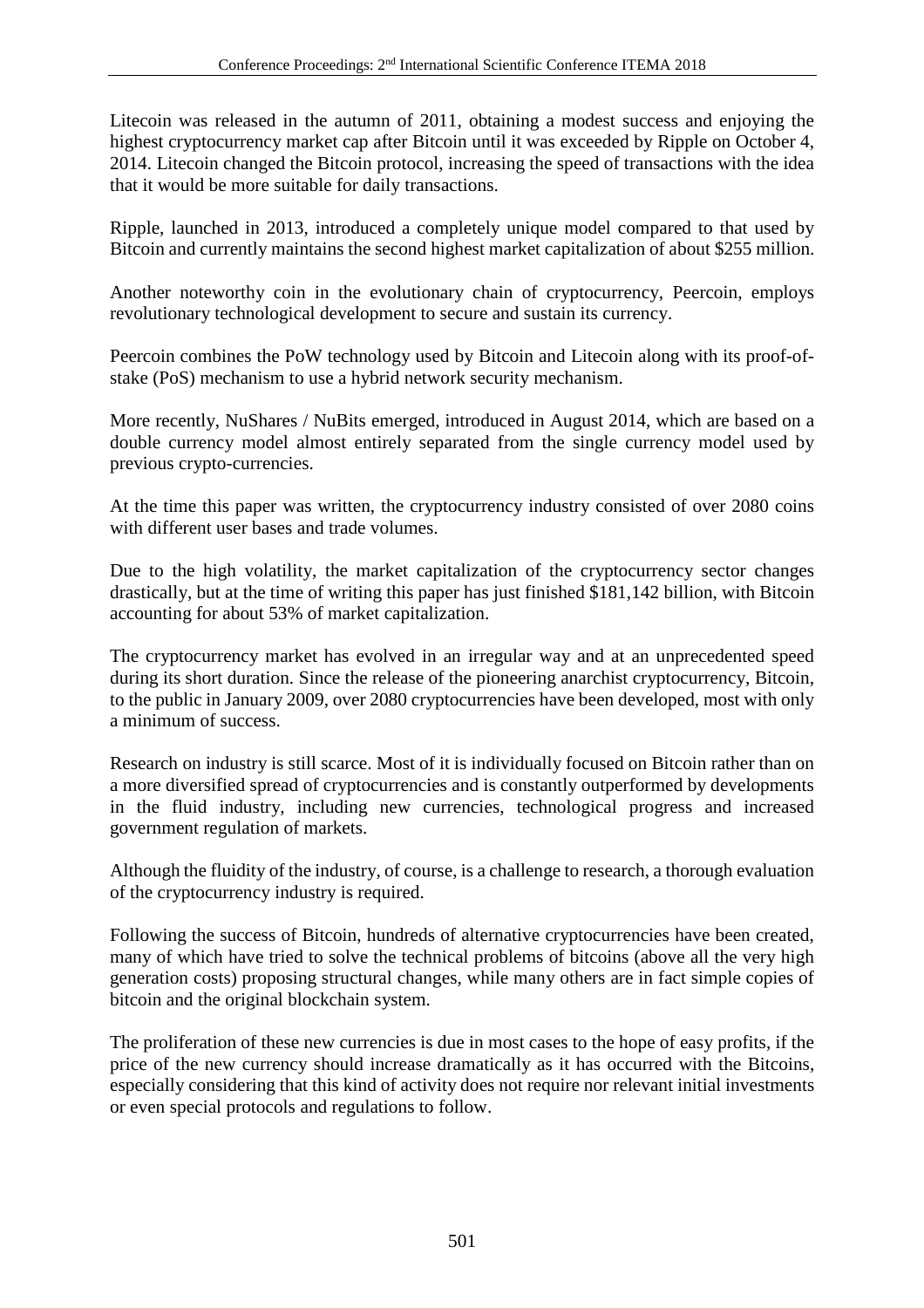Furthermore, the original Bitcoin system is completely open source. On 15th November 2018, according to the Coin-MarketCap, Bitcoin holds about 53% of the cryptocurrency market and is by far the most famous and important.

Among the cryptocurrencies that have spread the most in recent years there are Litecoin, GeistGeld, SolidCoin and BBQcoin; these currencies are also called altcoins, as we have already said before.

Going more in detail, Litecoin, created in 2011 by Charles Lee, was conceived as an updated and perfected version of the Bitcoin system: the new algorithm introduced allows any user to extract the currency, with far more efficient energy consumption. In this way, moreover, the whole system prevents that only users who have a very high computational power can profit from the Litecoin system; the algorithm also allows to shorten the transactions. Furthermore, the final and total money supply will be equal to 84 million units (and therefore the quadruple with respect to the Bitcoins); however the offer, even if higher, is however limited and this will not allow Litecoin to avoid the deflationary problems linked also to the Bitcoin system. Also the Feathercoin, introduced in 2013 by Peter Bushnell, guarantees an offer of currency that, even if equal to four times that of Litecoin, is still limited.

Cryptocurrencies like Peercoin and Novacoin, on the other hand, propose a completely different approach with the proof-to-stake system as an alternative to proof-to-work: when a cryptocurrency unit is successfully created, those who have solved the cryptographic puzzle are not rewarded. But, a sort of "dividend" is distributed to all the units already in circulation, rewarding those who hold the most. In fact, even in the extraction of these cryptocurrencies 15 are the users with more powerful hardware to get the best results. An interesting case is that of Ethereum Project (founded in 2014), which proposes to use blockchain technology even in areas other than online payments and completely disconnected from the economic sphere, for example to ensure the security of votes made via internet. Such potential applications, although the entire project is not yet complete, have attracted the attention of IT giants such as Microsoft and Intel, but also of companies such as Airbus and Toyota. The price of Ethereum's currency, Ether, has grown by 2700% from January to May 2017, even exceeding the very high bitcoin growth rates in the same period (see Kharpal 2017).

To these are added the so-called "digital currencies", including Liberty Reserve, WebMoney, Perfect Money and CashU, but they are not based on cryptography and must be purchased using an intermediary (even if most of them try to guarantee to the user the complete anonymity), renouncing to the attractiveness of the principle of decentralization.

With the sole exception of Litecoin and Ethereum, however, all these currencies are still scarcely used in real transactions and the Bitcoins undoubtedly still enjoy the advantages of the first-mover, which in a context like this could prove more relevant than technological superiority. Certainly the vast majority of cryptocurrencies will not be used in the future and the growth of the last few years of the entire sector is mainly due to massive speculation.

Many users, in fact, buy dozens of different cryptocurrencies without any intention of using them as a medium of exchange, waiting to be able to resell them at higher prices in the future. It is not for a very long time that money is the cash as we understand it today. In Japan, for example, rice was the unit of account of the great fiefs until the second half of the nineteenth century. In Iceland, at the end of the same century, the price of each commodity was established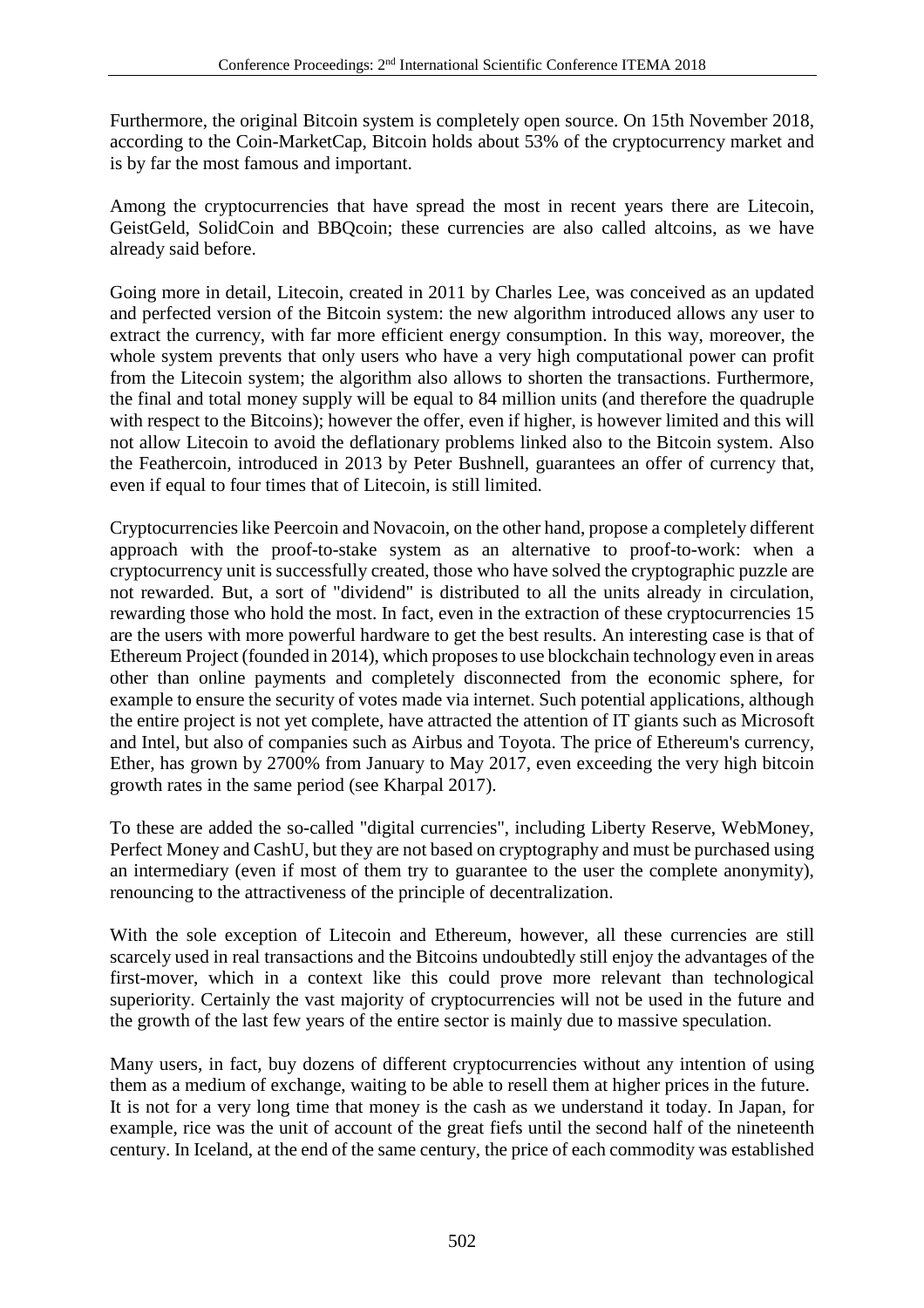on the basis of the equivalent of dried fish. And going even further back in the centuries, the commodity currency was represented by cattle, shells, obsidian, salt, tea and pieces of fabric.

Today, however, we have cash. But that of money is a world that is anything but static: the very popular checks are becoming an historical find, while electronic payments are now part of everyday life, through credit cards or even smartphones.

At the base of all these digital transactions, however, are always the national currencies: the euro, the dollar, the pound, the yen ... And if instead we began to use energy as a global currency? This is the proposal / provocation by Brett Scott, author of The Heretic's Guide to Global Finance: Hacking the Future of Money.

There are good reasons to consider energy as a potential currency, explains Brett Scott who calls himself an Alternative Finance Explorer.

Ideally, a currency should be anchored to something people always need, so currencies based on energy are interesting because the certificates represent a necessary good everywhere.

Alternatively we could think of these currencies as a financing instrument - the possibility of collecting funding for a renewable energy project through the issue of representative certificates of energy that will be produced in the future (in this sense, the currencies based on energy to a certain extent resemble equity certificates).

However radical a hypothesis may appear, energy-based currencies are not completely new and unprecedented.

There are already embryonic examples of energy as a currency. There is, for example, the SolarCoin cryptocurrency (whose symbol is §), launched in 2014 to stimulate the production of solar electricity globally.

SolarCoin (§) is one of the first examples, and today it is adopted in around 21 countries.

It provides what is described as a social protocol that supports the exchange of value, where §1 represents 1 MWh of solar energy production. SolarCoin currently claims to be the world's largest locally-based solar-based remuneration program, valued at over \$ 12 billion.

SolarCoin, a project supported by an open community, was created in 2014 by its own founders and some volunteers who set up the SolarCoin Foundation. SolarCoin Foundation rewards solar energy producers with blockchain-based digital tokens at a rate of 1 SolarCoin (SLR) for 1 MWh of solar energy produced.

Based on Blockchain technology - the same as BitCoin – it provides a social protocol that supports a value exchange, in which 1 § is equivalent to 1 MWh of solar energy produced.

The SolarCoin project uses the advantages of the blockchain to support the development of solar energy on the planet. SolarCoin is a digital asset and a currency intended to support the transition from an economy focused on fossil fuels to an economy supported by solar energy.

The Solarcoin Foundation rewards solar energy producers through digital tokens based on blockchain technology at the price of 1 SolarCoin (SLR) per MWh of solar energy produced.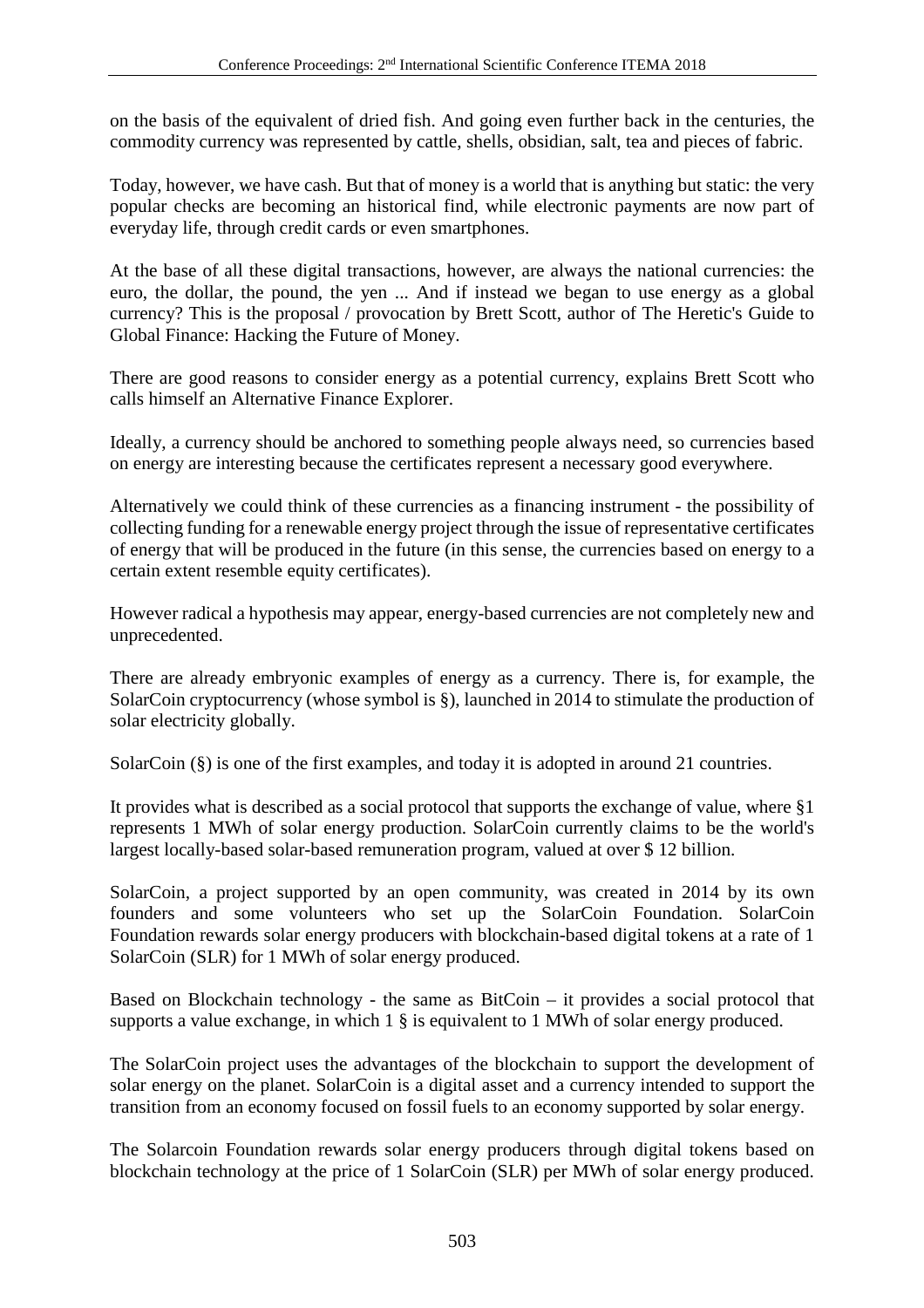SolarCoin is an additional premium recognized free of charge and independent of any other incentives that solar plant owners might be entitled to receive (such as government incentives, incentive tariffs, green certificates, tax credits, CO2 reduction credits, etc.). Anyone producing solar energy, helping to avoid CO2 emissions, can receive a reward in SolarCoin.

The SolarCoin project is global, decentralized and independent of any government. Solarcoin is similar to other cryptocurrency like Bitcoin, but unlike these, SolarCoin 'binds' the distribution of money to a real economic activity of public utility: the production of verifiable solar energy.

Different but with a very similar objective is the initiative of the British start-up ZAPP, which aims to create and place on the world market an app that renumber consumers for the storage and use of renewable energy. Its operation is based on the Zapp Points, or points that customers can earn by charging their electrical appliances synchronizing to the production of renewable energy. The Zapp Points earned by the customer can then be exchanged for goods and services or converted into cash.

There is then another initiative that brings the concept of energy closer to that of currency to be used concretely for the physical development of the real world. It has its base of operations in New York, more precisely in Brooklyn, on President Street: here the startup Transactive Grid has launched a pioneering project that uses a microrete powered by solar energy, boasting a technology based on the cloud and the Internet of Things. The New York experiment aims to allow peer-to-peer energy exchanges: if a President Street building generates excess solar energy, it is automatically made available to other houses. And all this happens without the use of cash, through the secure platform for Ethereum transactions, also based on Blockchain.

As you can understand from these initiatives, in short, the hypothesis of the energy used as a currency is not so radical: something is already moving, in a global perspective for which energy is increasingly synonymous with power (and then, in some ways, even cash).

Another type of cryptocurrency based on energy is represented by Energy Efficiency Coin (EECoin).

Energy Efficiency Coin is a blockchain asset class designed to have a positive ecological impact and to track a weighted aggregate of real world renewable energy markets, giving token holders the opportunity to vote on which renewable resource markets will be included in the weighted average price. Energy efficiency coin is a pegged asset in which the price is linked to a weighted super index of the constituent green equity and bond indices, where keeping the price index peg becomes the incentive trading strategy and the revenue stream for the company of token shareholding, ensuring future financing for capital management and the development of technical platforms.

Additional type of coin based on renewable energy is represented by Electronic Energy Coin (E2C) that is a trading block platform for green technology.

E2C is built according to the ERC-20 token standard, which is used by the famous Ethereum system. This makes E2C compatible with most of the cryptocurrency standards and protocols on the market.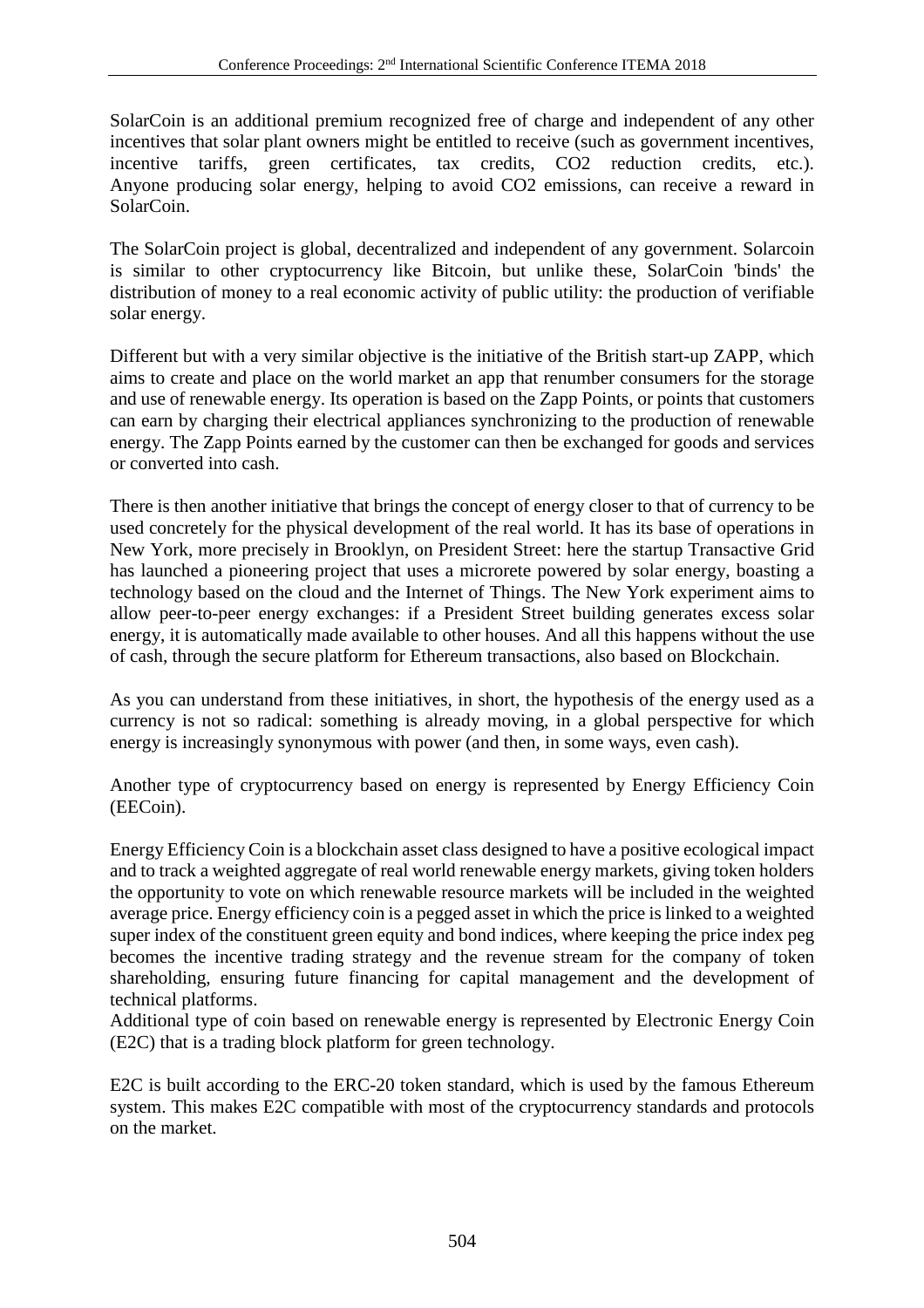In E2C, we look at an ecological and sustainable future. Our project will be based on an energy revolution, a fairer distribution and better control over the use of energy.

Conventionally, the energy market is dominated by a few people. This entails high costs for ordinary people, such as owners of private companies.

All these types of crypto currencies are a testimony to how there is a link between the world of crypto currencies with the energy sector and therefore with the financial world.

However, it should be noted that most of the cryptocurrencies based on energy sector assets are limited only to certain energy sources, such as, in particular, renewable energy sources.

Our intention is to present a new interpretation for this topic, giving the possibility to identify a standard method that can be used for the whole energy sector.

## **3. METHOD**

The Kinetic energy is the energy that an object has due to its motion and its expression is as follows, with the meaning of half mass times velocity squared:

$$
E_k = \frac{1}{2}mv^2\tag{1}
$$

Where, if direction and speed direction are the same:

 $E_k$ , is the energy of a mass, *m*, in motion,  $v^2$  $E_k$  = Kinetic energy  $m =$  mass (kg)  $v =$  velocity (m/sec)

Kinetic energy is a scalar, also a state quantity. The expression is as follows:

Unit: Joule (J) 
$$
1\text{kg} \cdot \text{m}^2/\text{s}^2 = 1\text{J}
$$
 (2)

After combined the above two formulas, we have:

$$
E_k = 1 \text{ kg m}^2/\text{sec}^2 = 1 \text{ Joules}
$$
 (3)

#### **3. DISCUSSION AND CONCLUSION**

The international unit of energy is joule (or abbreviated as J). We can consider it as the unit of energy money which is the energy that has intrinsic value. This new kind of energy cryptocurrency differs from existing solutions as it is based globally on the energy macrocategory and not on a sub-sector. This element is what makes this solution new and represents a strong point compared to existing solutions.

While intrinsic value means that the commodity has value even if it is not used as money. As energy there are production, exchange, reserves, distribution and consumption.